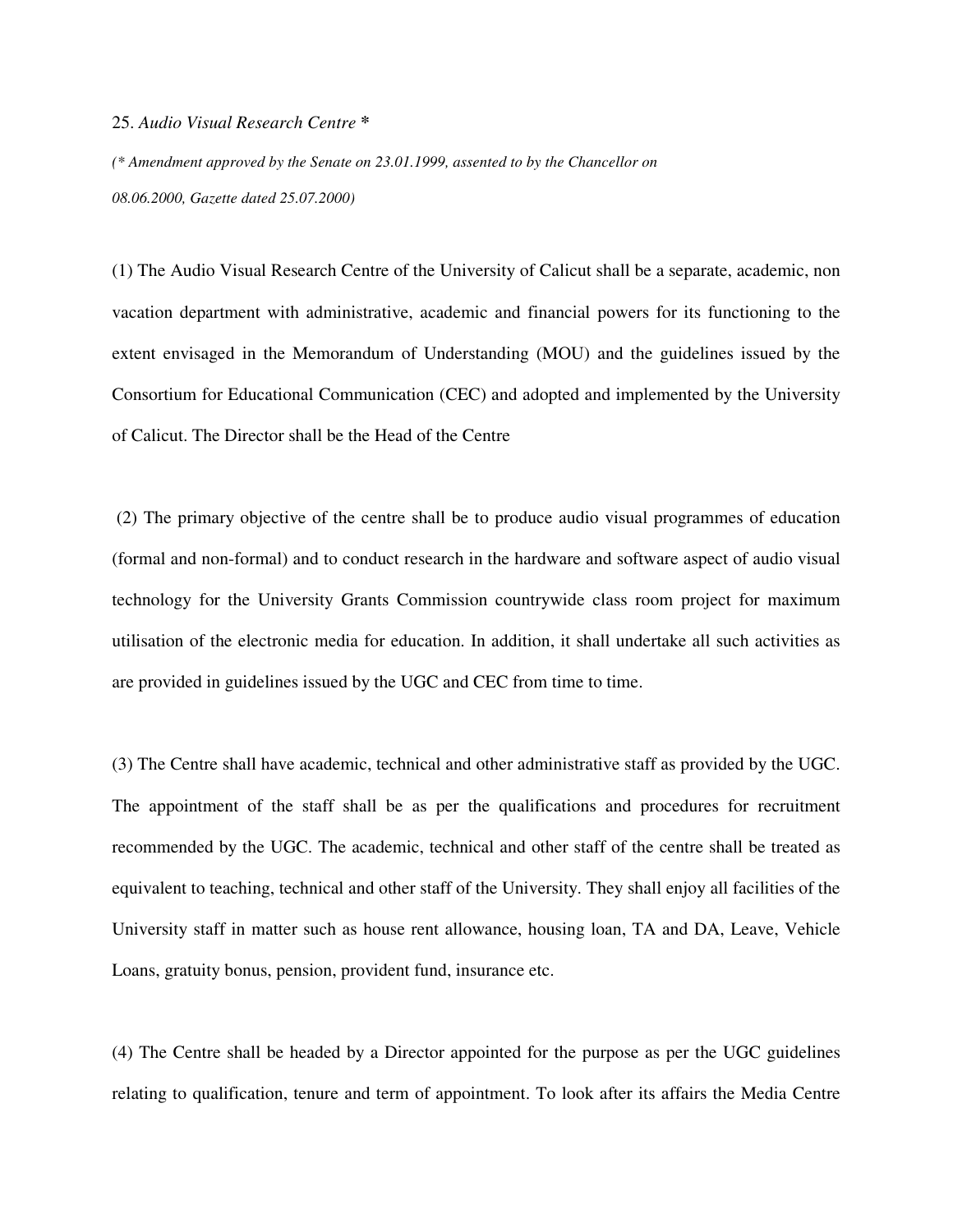shall have a 8(eight) number Board of Management (BOM) with the Vice-Chancellor as chair persons per the guidelines of the UGC.

(5) Powers of the Director : The following administrative and financial powers shall be exercised by the Director (Head of media centre) as per the guidelines issued by the UGC from time to time.

1 To sanction and insure expenditure on items in the approved budget including the following upto a value of Rs.30,000 (Thirty thousand only)

(i)Purchase of capital good including production, research and office equipment, furniture, airconditioning plants, power generators and others and on their operation, repair and maintenance.

(ii) Purchase of books, audio/video tapes journals and magazines including subscriptions for them and related incidental expenses etc.

(iii)Purchase of consumables, stores, apparatus, chemicals, cloth uniform etc.

(iv)Service like water, electricity, telephone, telex, fax, computer facilities, electronic mail and network systems, insurance etc.

(v)Repair and period-specific maintenance contracts for the service and maintenance of vehicles, equipments, etc.

(vi)Hiring of equipment, vehicles, production facilities/property etc.

(vii)Printing, Stationery, advertising in media, postage and telephone etc.

(viii)Hospitality, incidental expense on visiting faculty and technical and other personnel.

(ix)Approval of the budget for individual programme production within the total budget allocation and to sanction expenditure thereof.

(x) Repair and alterations in the civil work, maintenance and development of garden of the media centre compound.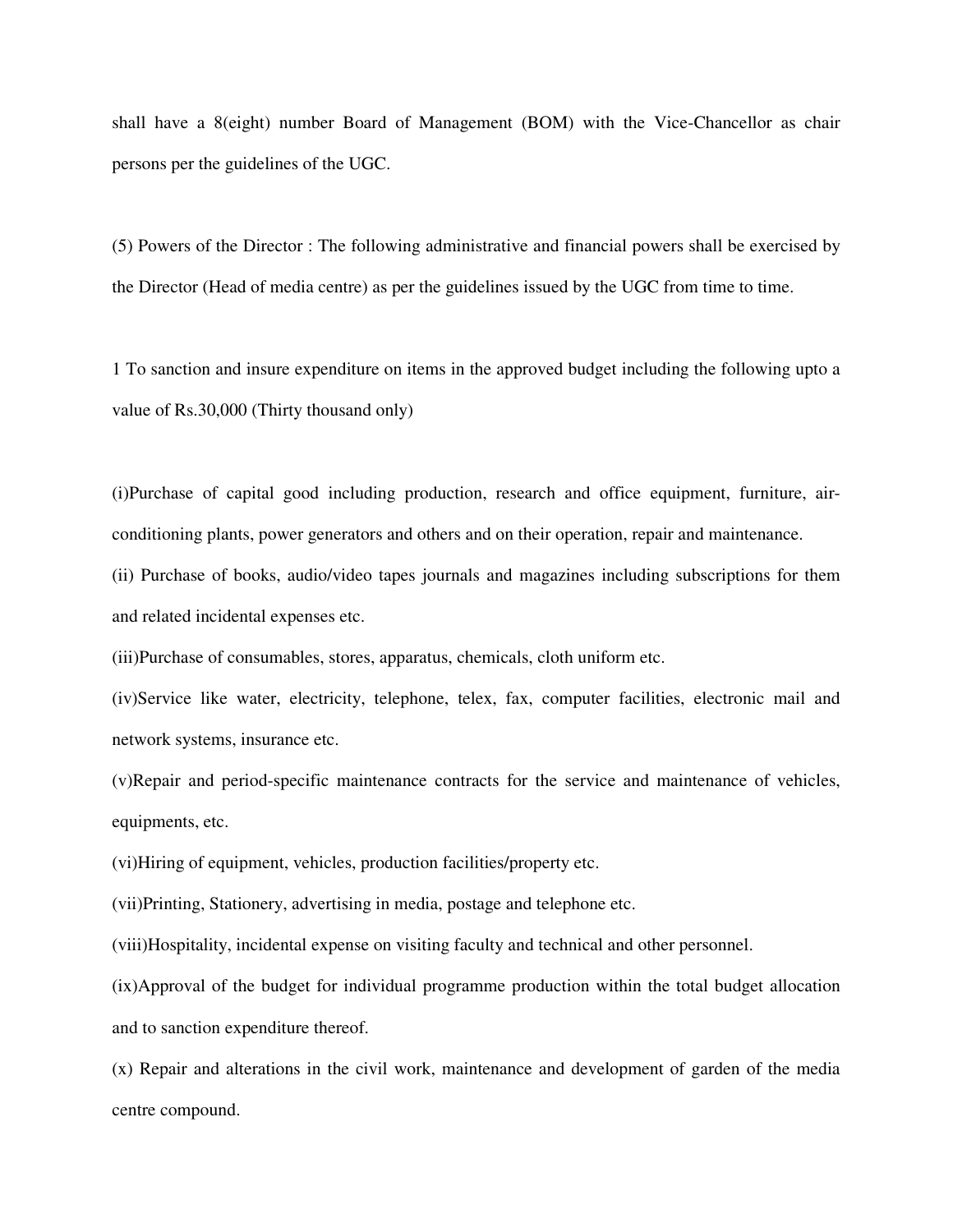(xi)Any other expenditure relevant to the functioning of the Media Centre.

2 To hire artists, commentators, subject experts scripts writers camera persons, editors, translators, researchers and other free lancers and casual labourer for the purpose of production of programmes and meeting the needs of the Media Centre and sanction and pay them fees/honorarium as per the guidelines issued by the Commission from time to time.

*Explanation*: Persons employed in departments other than the Media Centre of the University/Institutions are eligible for receiving the said fees/honorarium. However persons directly associated in the day today functioning of the Media Centre shall not be eligible for receiving this payment against production of programmes.

3 Sanction and assign production of programmes to outside agencies on contractual basis and pay them fees as per the guidelines issued by the commission from time to time.

4 To make adhoc appointment of staff for not more than 3 months at a time of all categories, as sanctioned for the media centre by the commission, subject to the specified minimum qualifications and experiences.

5 For selection/appointment of all categories of Media Centre staff and subject in the terms and conditions laid down in the relevant guidelines to :

(i) prepare and approve the draft advertisement for inviting applications for the normal recruitment of all categories of Staff as laid down in the guidelines relating to the staff matters and to release the advertisement.

(ii)Receive and process all applications for staff positions so advertised.

(iii)Determine eligibility of applicants for calling them for interviews in consultation with the Chairperson and the Selection Committee.

(iv)Make arrangements for holding the interview which will include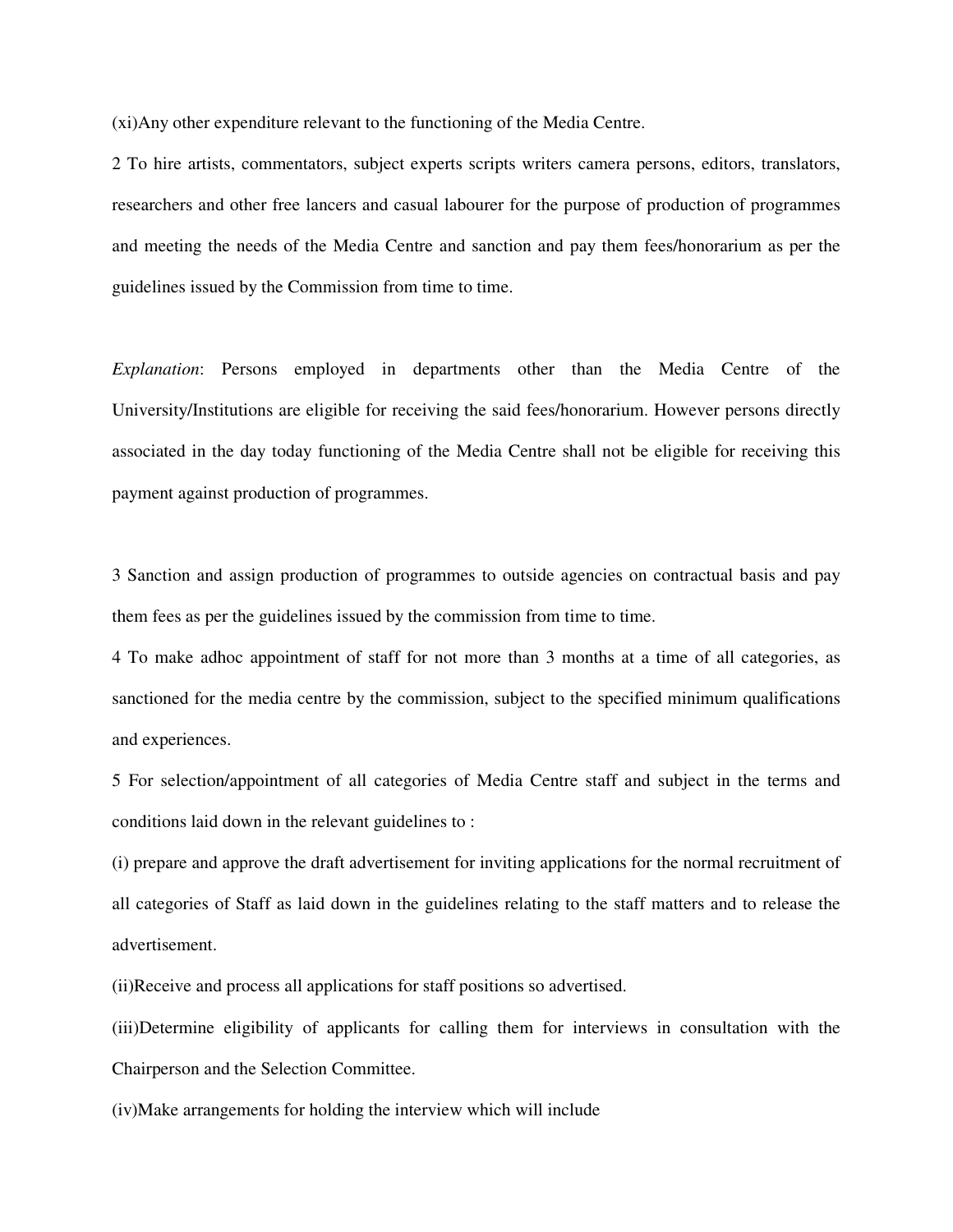(a) Fixing up the date and time for interview in consultation with Chairperson of the relevant selection committee.

(b) Issuing notifications of the interviews to members for the selection committee and eligible applicants.

6 To specify from time to time the job requirements of all staff in the Media Centre.

7 To sanction leave for the Media Centre staff as per University rules.

8 To approve tour programmes and sanction resultant expenditure for all staff and also those on assignment adhoc or casual basis. In the case of Director, Chairperson of the Board of Management will sanction tour etc. However foreign travel/tours of all categories of staff will require approval of the Commission.

9 To organise seminars/workshops/conference, refresher course etc. as per the approved budget and to inhere all expenses related thereto including travel and incidental expenses on resource and other personnel. This includes the power to fix and collect such fees deemed necessary in income generating/self supporting seminars etc. and also to fix honoraria/remuneration and make payments accordingly to faculty and other personnel connected with such programmes organised by the Media Centre.

10 To permit Media Centre Staff to attend academic and production oriented conferences, symposia, seminars, refresher courses, trade exhibitions etc., and sanction related expenses including travel.

11 To dispose off all scrap equipment machinery, furniture and such other materials that have outlined their utility as per the University Rules.

12 To dispose of old records as per the University Rules.

13 To sanction

(i) Payment of advance against proforma invoices to parties for making purchases.

(ii) Cash advances for making pett purchases for running various activities of the Media Centre.